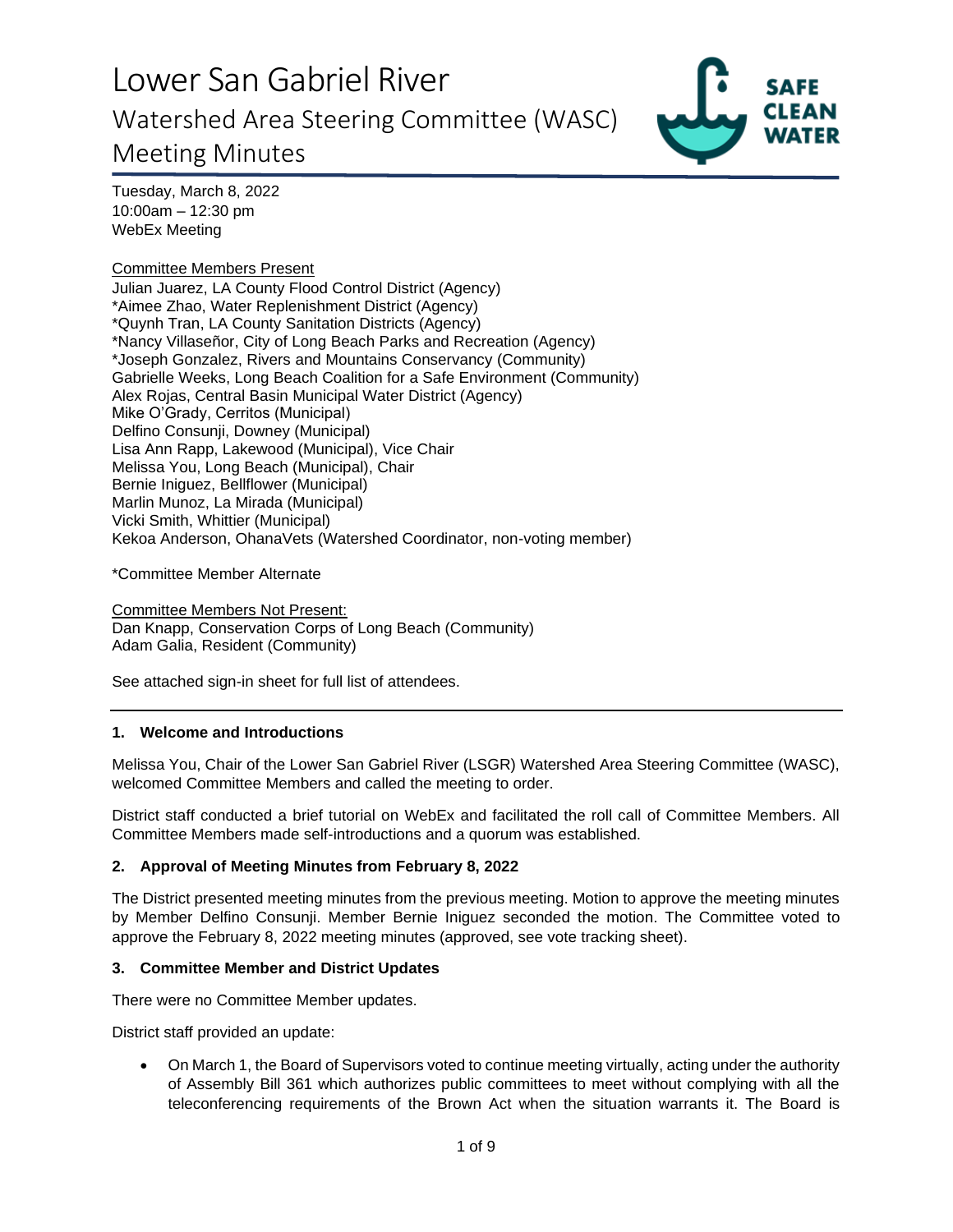

**reviewing every 30 days and will act to cover all the commissions and committees under their**  reviewing every 30 days and will act to cover all the commissions and committees under their **authority.**  authority.

- **Under the Municipal Program, Annual Plans are due April 1 to the Safe, Clean Water Program**  Under the Municipal Program, Annual Plans are due April 1 to the Safe, Clean Water Program **(SCWP). Annual Plans are required to receive the Municipal Program revenue. If any municipality**  (SCWP). Annual Plans are required to receive the Municipal Program revenue. If any municipality **has not submitted their Annual Plan, please do so promptly. The reporting module has been**  has not submitted their Annual Plan, please do so promptly. The reporting module has been<br>updated to increase functionality and streamline the Annual Plan process. The District hosted a **information session on March 7, 2022 and will post the recording along with a FAQ on the SCW**  information session on March 7, 2022 and will post the recording along with a FAQ on the SCW Municipal webpage. **Municipal webpage.**
- **The SCWP Interim Guidance document is available for public review on the website. The 30-day**  The SCWP Interim Guidance document is available for public review on the website. The 30-day **public review period ends on March 17, 2022. Details on how to provide comments were sent via**  public review period ends on March 17, 2022. Details on how to provide comments were sent via **email.**  email.
- **The LSGR WASC now has 5 Infrastructure Program projects, 5 Scientific Studies, and 0 Technical**  The LSGR WASC now has 5 Infrastructure Program projects, 5 Scientific Studies, and 0 Technical **Resources Program projects to consider for the Stormwater Investment Plan (SIP).**  Resources Program projects to consider for the Stormwater Investment Plan (SIP).
- **It is important for the WASC and the work of the Regional Program to remain transparent and fair.**  It is important for the WASC and the work of the Regional Program to remain transparent and fair. These principles are built into the Safe, Clean Water Program and are represented by the ex parte **disclosures on each agenda. WASC members whose job connects them to specific projects should ask colleagues or consultants to attend WASC meetings to share about or advocate for those projects during Stormwater Investment Plan deliberations and should avoid using their position as WASC members to advocate for projects from their home entities. Not all projects are connected to a WASC member's full-time job and must advocate for their inclusion during the**  connected to a WASC member's full-time job and must advocate for their inclusion during the<br>managed opportunities (the application itself, presentation(s), questions from the WASC, and the public comment period). Ensuring each project gets treated fairly during discussion and voting<br>agenda items and that all proponents have equal access to engage in the WASC discussion<br>needs to be part of how the WASC manage **agenda items and that all proponents have equal access to engage in the WASC discussion needs to be part of how the WASC manages itself.**  These principles are built into the Safe, Clean Water Program and are represented by the ex<br>parte disclosures on each agenda. WASC members whose job connects them to specific projects<br>should ask colleagues or consultants t

### **4. Watershed Coordinator Updates 4. Watershed Coordinator Updates**

Watershed Coordinators Kekoa Anderson and Grace Kast provided an update on Watershed Coordinator<br>activities: **activities:** 

- **Sending out a survey to further identify the needs and priorities of the community at the end of the**  • Sending out a survey to further identify the needs and priorities of the community at the end of the week. The survey ties into their goal of increased visibility and interaction through social media.
- Presenting at the LSGR and Lower Los Angeles River (LLAR) Integrated Regional Water Management (IRWM) subregion meeting on March 24, 2022. **Management (IRWM) subregion meeting on March 24, 2022.**
- Leading the monthly Joint Watershed Coordinator Meeting in March 2022. A tentative agenda has been drafted with topics including Disadvantaged Community Involvement Program (DACIP) **been drafted with topics including Disadvantaged Community Involvement Program (DACIP) watershed coordinator input and State funding opportunities.**  watershed coordinator input and State funding opportunities.
- **Giving a 3 to 5-minute presentation at the Rivers and Mountains Conservancy (RMC) meeting on**  Giving a 3 to 5-minute presentation at the Rivers and Mountains Conservancy (RMC) meeting on March 22, 2022. **March 22, 2022.**
- **Presenting at the Gateway Water Management Authority Board meeting in April.**  Presenting at the Gateway Water Management Authority Board meeting in April.
- Planning an educational outreach event at the Downey "Touch a Truck" event in May 2022. More information is to come. The Clean Water Vision Trailer will be present at the event. **information is to come. The Clean Water Vision Trailer will be present at the event.**
- Planning an educational outreach event at the Al Robles Center in Pico Rivera for the summer of 2022. **2022.**
- **Developing more virtual workshops and events. Researching options for project tours and attending**  Developing more virtual workshops and events. Researching options for project tours and attending **scheduled school events in 2022. The Watershed Coordinators are also considering setting up tours at project sites and holding public outreach meetings. Smaller events may include elementary school educational events and meetings.**  scheduled school events in 2022. The Watershed Coordinators are also considering setting up<br>tours at project sites and holding public outreach meetings. Smaller events may include elementary<br>school educational events and m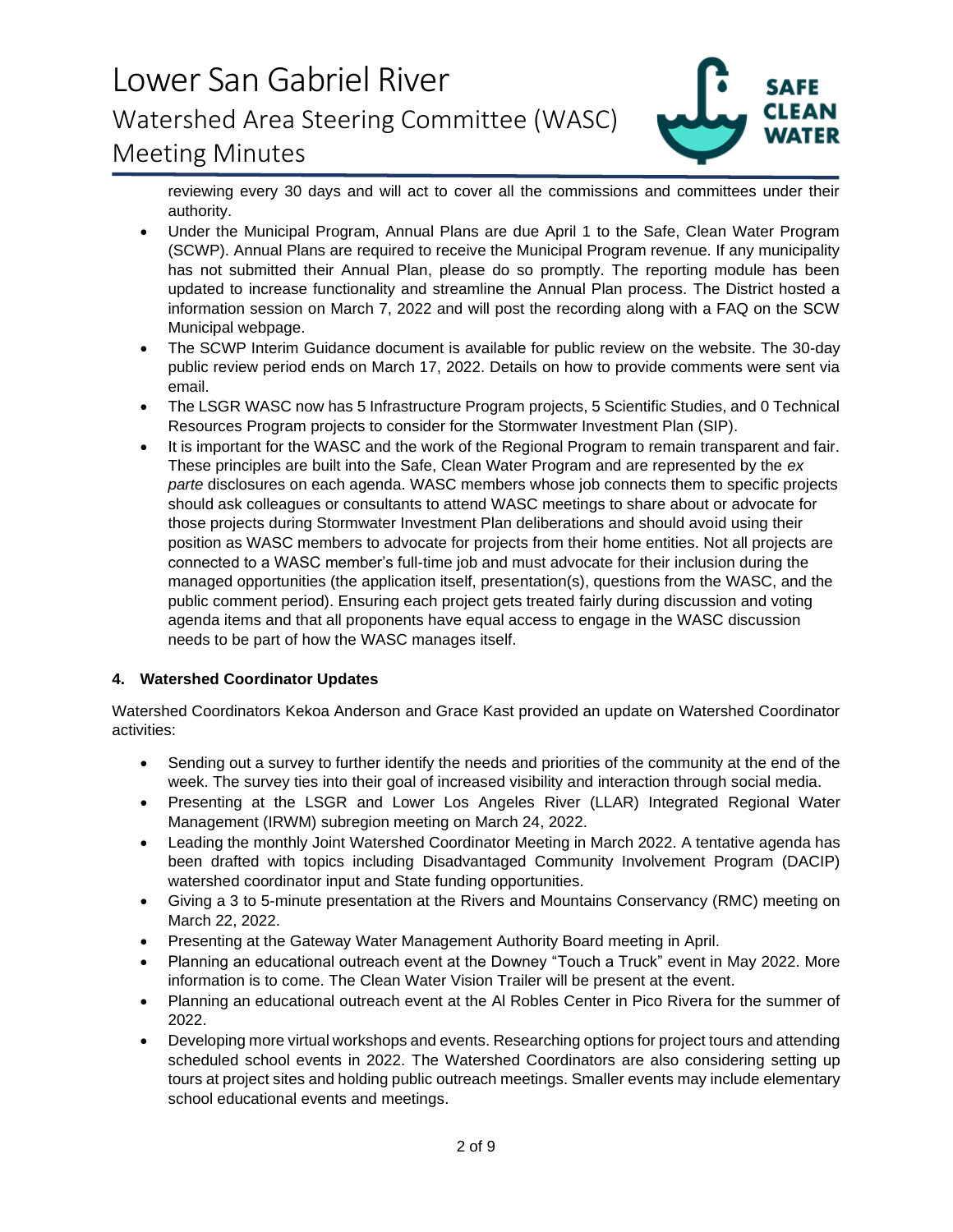

- Reported on the Joint LSGR and LLAR Watershed Areas Workshop held on February 17, 2022: Reported on the Joint LSGR and LLAR Watershed Areas Workshop held on February 17, 2022:
	- o Invitation sent out to stakeholders, proponents of projects from other funding programs beginning on January 31. Invitation is available on the SCWP website. beginning on January 31. Invitation is available on the SCWP website.
	- o Workshop included 31 attendees. o Workshop included 31 attendees.
- o Agenda included presentations from SCWP, Urban Orchard Project, and WaterTalks/IRWM DACIP. ○ Agenda included presentations from SCWP, Urban Orchard Project, and<br>WaterTalks/IRWM DACIP.<br>Member Joseph Gonzalez asked if there are any upcoming events for Earth Day. Watershed Coordinator

Grace Kast said that the Water Replenishment District (WRD) event had been postponed. Watershed Coordinator Anderson agreed that Earth Day is a great opportunity for on-the-ground engagement and noted that they would find an event to take part in. Grace Kast said that the Water Replenishment District (WRD) event had been postponed. Watershed<br>Coordinator Anderson agreed that Earth Day is a great opportunity for on-the-ground engagement and<br>noted that they would find

### **5. Ex Parte Communication Disclosures 5. Ex Parte Communication Disclosures**

There were no ex parte communication disclosures. There were no ex parte communication disclosures.

### **6. Public Comment Period 6. Public Comment Period**

There were five public comment cards submitted to the District prior to the meeting. The public comment There were five public comment cards submitted to the District prior to the meeting. The public comment cards/emails will be posted to the SCWP website.

cards/emails will be posted to the SCWP website.<br>Sarai Jimenez (OurWaterLA) expressed support for the Lakewood Equestrian Center project due to its inclusion of additional native trees, shrubs, and natural infiltration cells; community engagement inclusion of additional native trees, shrubs, and natural infiltration cells; community engagement<br>incorporated in the project scope; budget for outreach; potential for diversion and detention capabilities; future possibility of onsite irrigation; and increased conductivity to Rynerson Park and the San Gabriel River Trail System.

Richard Watson (Richard Watson & Associates, Los Cerritos Watershed Group) shared support for the Bellflower Simms Park Stormwater Capture Construction project. Watson provided background information on the history of the project, including that the WASC recommended one of two projects for design only last year, with the understanding that they would come back for construction. Watson stated the urgent need for the project. It is anticipated that the Los Angeles Regional Water Quality Control Board will approve a bacteria Total Maximum Daily Load (TMDL) in two days. This project helps achieve wet-weather TMDLs. Watson emphasized that the project will likely be delayed by 15-20 years if it does not proceed now since a new artificial field will be installed soon and any below grade improvements must be constructed prior. Watson also reported that the City of Bellflower is willing to make a local match contribution. future possibility of onsite irrigation; and increased conductivity to Rynerson Park and the San Gabriel River<br>Trail System.<br>Richard Watson (Richard Watson & Associates, Los Cerritos Watershed Group) shared support for the year, with the understanding that they would come back for construction. Watson stated the urgent need<br>for the project. It is anticipated that the Los Angeles Regional Water Quality Control Board will approve a<br>bacteria To

Watson also reported that the City of Bellflower is willing to make a local match contribution.<br>Oliver Galang (Craftwater), spoke on behalf of the City of Bellflower, stating that the City is highly committed to the Bellflower Simms Park Stormwater Capture Project. The City of Bellflower will provide approximately \$900,000 in matching funds towards the project and \$2 million for park improvements. As a result of this match contribution, the City can reduce its initial first year funding request from \$15.6 million to \$13.6 million. to the Bellflower Simms Park Stormwater Capture Project. The City of Bellflower will provide approximately<br>\$900,000 in matching funds towards the project and \$2 million for park improvements. As a result of this<br>match cont

Watson asked the LSGR WASC to consider design-only funding for the Heartwell Park at Clark Channel<br>Stormwater Capture Project over a two-year period for \$2.82 million rather than the initial request for both Stormwater Capture Project over a two-year period for \$2.82 million rather than the initial request for both design and construction funding which totals \$23.8 million.

Okina Dor (City of Artesia) stated that the City of Artesia has been actively seeking grant funding, but they have been hindered by projects not being "shovel-ready." Dor urged the WASC to fund all the design requests today. John Hunter added that the City of Artesia wants to be ready to receive federal funding, particularly from the Build Back Better Program once those funds are made available. design and construction funding which totals \$23.8 million.<br>Okina Dor (City of Artesia) stated that the City of Artesia has been actively seeking grant funding, but they<br>have been hindered by projects not being "shovel-rea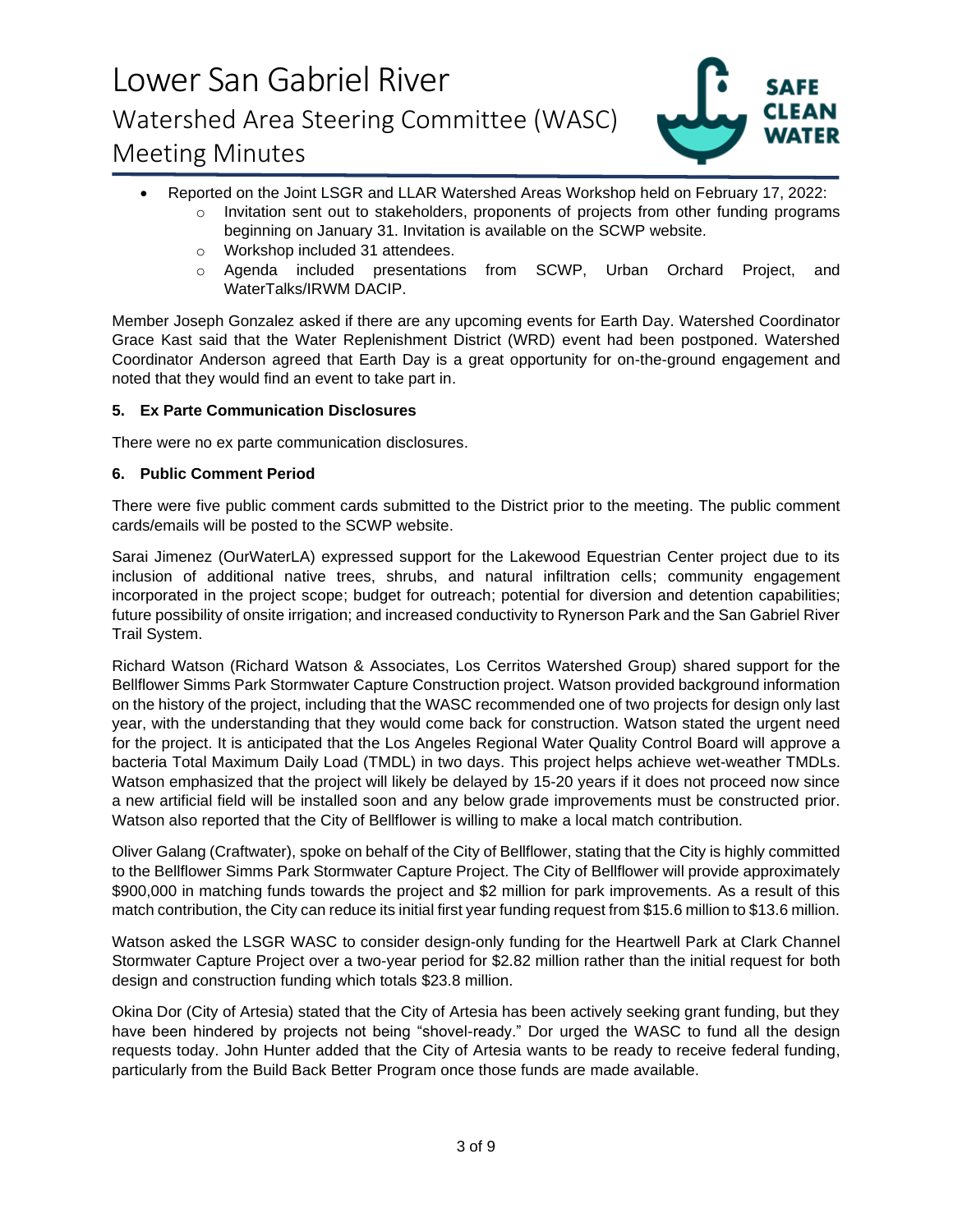

## **7. Discussion 7. Discussion**

**a. Summary of Scientific Studies from the Southern California Coastal Water Research a. Summary of Scientific Studies from the Southern California Coastal Water Research Project (SCCWRP) Project (SCCWRP)** 

A summary of the Scientific Studies from the SCCWRP was sent to WASC members last week A summary of the Scientific Studies from the SCCWRP was sent to WASC members last week<br>for review. District staff pulled up the preliminary ranking results, noting that 15 of 16 WASC members submitted their rankings for the Infrastructure Projects and 11 of 16 WASC members members submitted their rankings for the Infrastructure Projects and 11 of 16 WASC members submitted their rankings for the Scientific Studies.

submitted their rankings for the Scientific Studies.<br>Member Gonzalez asked if the Gateway Pathfinding Analysis proponent had considered the recommendation to have a technical advisory committee. Brad Wardynski (Craftwater) said<br>they intend to treat the WASC as the technical advisory committee. Traci Gleason (OhanaVets) they intend to treat the WASC as the technical advisory committee. Traci Gleason (OhanaVets) shared that the project team's connection with the Watershed Coordinator role ensures a shared that the project team's connection with the Watershed Coordinator role ensures a natural level of coordination. natural level of coordination.

District staff displayed the SIP tool to show project funding details. District staff displayed the SIP tool to show project funding details.

- **b. Lower San Gabriel River Project Prioritization and Selection Discussion for populating b. Lower San Gabriel River Project Prioritization and Selection Discussion for populating the Fiscal Year 2022-23 Stormwater Investment Plan. Safe Clean Water (SCW) Portal & the Fiscal Year 2022-23 Stormwater Investment Plan. Safe Clean Water (SCW) Portal & LSGR Scoring Rubric LSGR Scoring Rubric** 
	- i. Infrastructure Program (IP) i. Infrastructure Program (IP)
		- 1. Artesia Park Stormwater Capture Project City of Artesia 1. Artesia Park Stormwater Capture Project City of Artesia
		- 2. Lakewood Equestrian Center City of Lakewood 2. Lakewood Equestrian Center City of Lakewood
		- 3. Bellflower Simms Park Stormwater Capture Project (Construction) City of 3. Bellflower Simms Park Stormwater Capture Project (Construction) City of Bellflower Bellflower
		- 4. York Field Stormwater Capture Project City of Whittier 4. York Field Stormwater Capture Project City of Whittier
	- 5. Heartwell Park at Clark Channel Stormwater Capture Project City of Long 5. Heartwell Park at Clark Channel Stormwater Capture Project City of Long Beach ii. Scientific Studies Beach
	- ii. Scientific Studies
		- 1. Community-Centered Optimization of Nature-Based BMPs (Best Management 1. Community-Centered Optimization of Nature-Based BMPs (Best Management Practices) Starting with the Gaffey Nature Center Facility Practices) Starting with the Gaffey Nature Center Facility
		- 2. Microplastics in LA County Stormwater 2. Microplastics in LA County Stormwater
		- 3. Regional Pathogen Reduction Study 3. Regional Pathogen Reduction Study
		- 4. Gateway Area Pathfinding Analysis (GAP Analysis) Phase 2 4. Gateway Area Pathfinding Analysis (GAP Analysis) Phase 2
		- 5. Community Garden Stormwater Capture Investigation 5. Community Garden Stormwater Capture Investigation

Chair You prefaced the discussion by announcing that all Infrastructure Project and Scientific Study project proponents are present and available to answer questions live during the Chair You prefaced the discussion by announcing that all Infrastructure Project and Scientific<br>Study project proponents are present and available to answer questions live during the<br>meeting. District staff showed a map of considered projects. The map is available under the "Resources" tab of the SCWP website.<br>Vice Chair Lisa Rapp and Member Consunji clarified details about the map legend. Vice Chair Lisa Rapp and Member Consunji clarified details about the map legend.

District Staff reminded the WASC that they have the discretion to partially fund projects, but noted that this practice is discouraged because a goal of the SCWP is to support projects in realizing their impact. Vice Chair Rapp asked if this was true in past years. District Staff confirmed it was true in past years, emphasizing the SCWP's enduring commitment to longterm planning. term planning. District Staff reminded the WASC that they have the discretion to partially fund projects, but<br>noted that this practice is discouraged because a goal of the SCWP is to support projects in<br>realizing their impact. Vice Chair

Member Consunji asked how close to the \$16 million SIP total they would be if the WASC<br>chose to fund the top four Infrastructure Projects and the top two Scientific Studies. District chose to fund the top four Infrastructure Projects and the top two Scientific Studies. District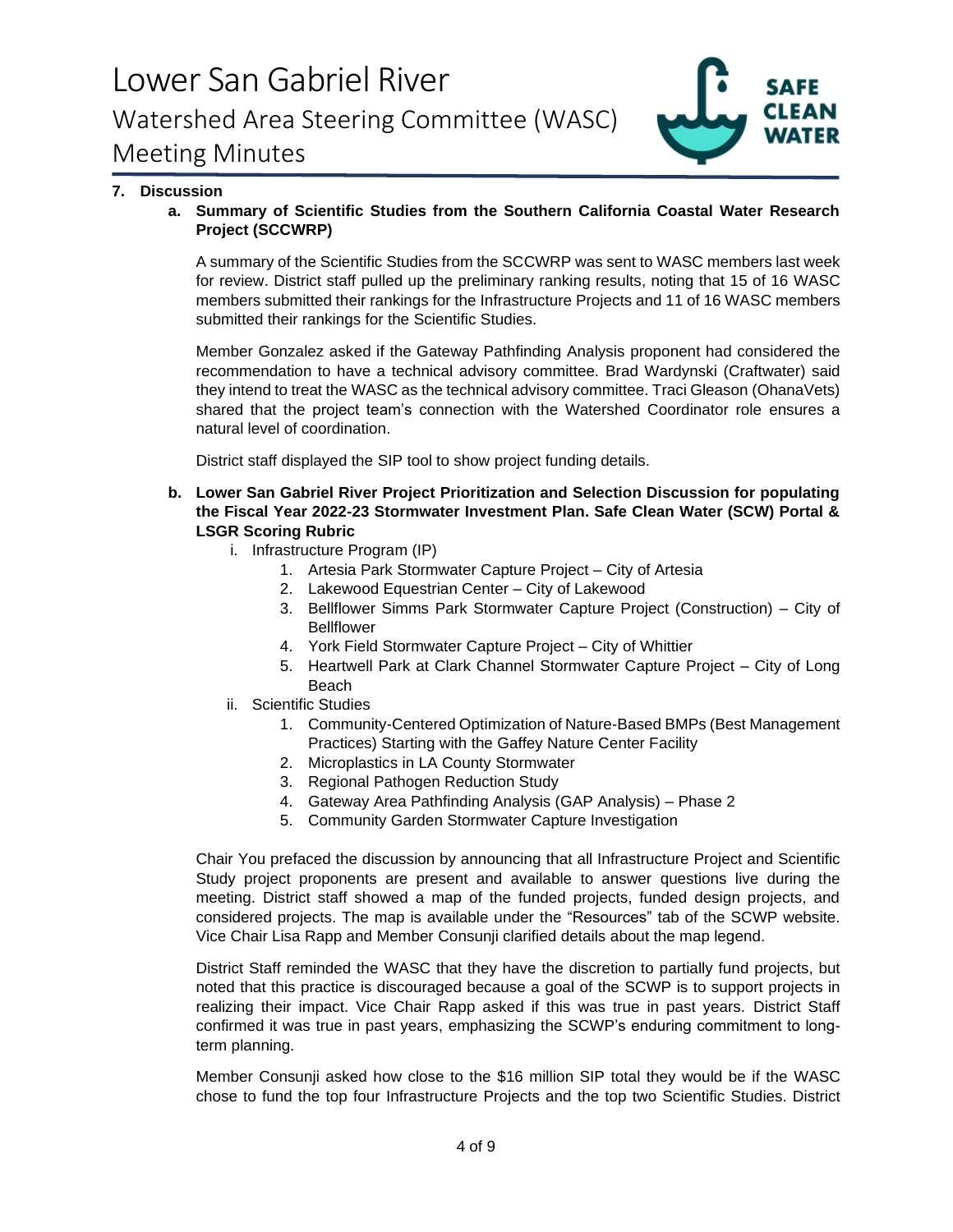

**Staff shared the SIP tool and clarified that the amounts shown include projected construction**  Staff shared the SIP tool and clarified that the amounts shown include projected construction costs. Vice Chair Rapp observed that under this scenario, the WASC would be significantly over budget for the following two years. **over budget for the following two years.** 

**Member Consunji asked if any project proponents would be willing to defer construction costs**  Member Consunji asked if any project proponents would be willing to defer construction costs **to later years. John Hunter and Okina Dor (City of Artesia) shared that the Artesia Park**  to later years. John Hunter and Okina Dor (City of Artesia) shared that the Artesia Park **Stormwater Capture Project would be willing to defer construction costs. Vice Chair Rapp shared that the Lakewood Equestrian Center would also be willing to defer construction, since it will take time to complete design and permitting. Member Iniguez shared that they do not think the Bellflower Simms Park Stormwater Capture Project could delay construction. Member Iniguez will meet with CraftWater, the project developer, to discuss design on March 10.**  Stormwater Capture Project would be willing to defer construction costs. Vice Chair Rapp<br>shared that the Lakewood Equestrian Center would also be willing to defer construction, since<br>it will take time to complete design an

**Member Iniguez asked about the status of the projects approved under previous funding rounds (e.g., Hermosillo Park), and whether those projects' funds could be deferred. Chair You echoed the request for their status. No representatives were available to give a status update on the Hermosillo Park project. District Staff said they would follow up after the meeting.**  Member Iniguez asked about the status of the projects approved under previous funding<br>rounds (e.g., Hermosillo Park), and whether those projects' funds could be deferred. Chair You<br>echoed the request for their status. No r

**Member Consunji suggested that if construction costs are deferred, the WASC could fund the**  Member Consunji suggested that if construction costs are deferred, the WASC could fund the **top four Infrastructure Projects and the top three Scientific Studies. District Staff created a new**  top four Infrastructure Projects and the top three Scientific Studies. District Staff created a new **scenario in the SIP tool to demonstrate how that would affect the budget. Vice Chair Rapp suggested altering the funding for Lakewood Equestrian Center Project to provide \$1,724,000 in fiscal year (FY) 23-24, \$5 million in FY 24-25, and \$5 million in FY 25-26.**  scenario in the SIP tool to demonstrate how that would affect the budget. Vice Chair Rapp<br>suggested altering the funding for Lakewood Equestrian Center Project to provide \$1,724,000<br>in fiscal year (FY) 23-24, \$5 million in

**Member Gonzalez commented that the Cerritos Park project was driving the SIP overbudget**  Member Gonzalez commented that the Cerritos Park project was driving the SIP overbudget **and recommended that projects bring a minimum of 20% matching funds in the future.**  and recommended that projects bring a minimum of 20% matching funds in the future.

Member Vicki Smith shared that the York Field Stormwater Capture Project will not start construction until FY 24-25 and will use some municipal funds to provide matching. District Staff reflected these changes in the SIP t **construction until FY 24-25 and will use some municipal funds to provide matching. District Staff reflected these changes in the SIP tool by shifting the proposed FY 23-24 and FY 24-25 construction costs by one year.** 

**Member Mike O'Grady talked about the Cerritos Regional Park project's construction schedule,**  Member Mike O'Grady talked about the Cerritos Regional Park project's construction schedule, **noting they want to commence design early in the next fiscal year. Vice Chair Rapp asked for**  noting they want to commence design early in the next fiscal year. Vice Chair Rapp asked for **clarification about whether the WASC approved funding for design only, or whether they approved design and construction for Cerritos Regional Park together as a package. District Staff clarified that the WASC only approved design for the project. Vice Chair Rapp suggested that when the WASC reviews the project's construction package request, they redistribute the**  clarification about whether the WASC approved funding for design only, or whether they<br>approved design and construction for Cerritos Regional Park together as a package. District<br>Staff clarified that the WASC only approved **suggestion and will be considered during design along with some local matching funds.**  suggestion and will be considered during design along with some local matching funds.

**Chair You asked District Staff how many programs were approved for the SIP last year. District**  Chair You asked District Staff how many programs were approved for the SIP last year. District **Staff said last year's SIP included two Infrastructure Projects, one Scientific Study, and one**  Staff said last year's SIP included two Infrastructure Projects, one Scientific Study, and one **Technical Resources Program project.**  Technical Resources Program project.

**Member Consunji asked whether any ongoing projects from the first two fiscal years could carry**  Member Consunji asked whether any ongoing projects from the first two fiscal years could carry **over funding to future fiscal years and if so, how much money would be carried over. District Staff answered that this would be indicated in the Quarterly Reports and that the carry-over amounts would not affect the available budget, since it is already in the applicant's hand. Those figures do not affect future planning for the SIP.**  over funding to future fiscal years and if so, how much money would be carried over. District<br>Staff answered that this would be indicated in the Quarterly Reports and that the carry-over<br>amounts would not affect the availa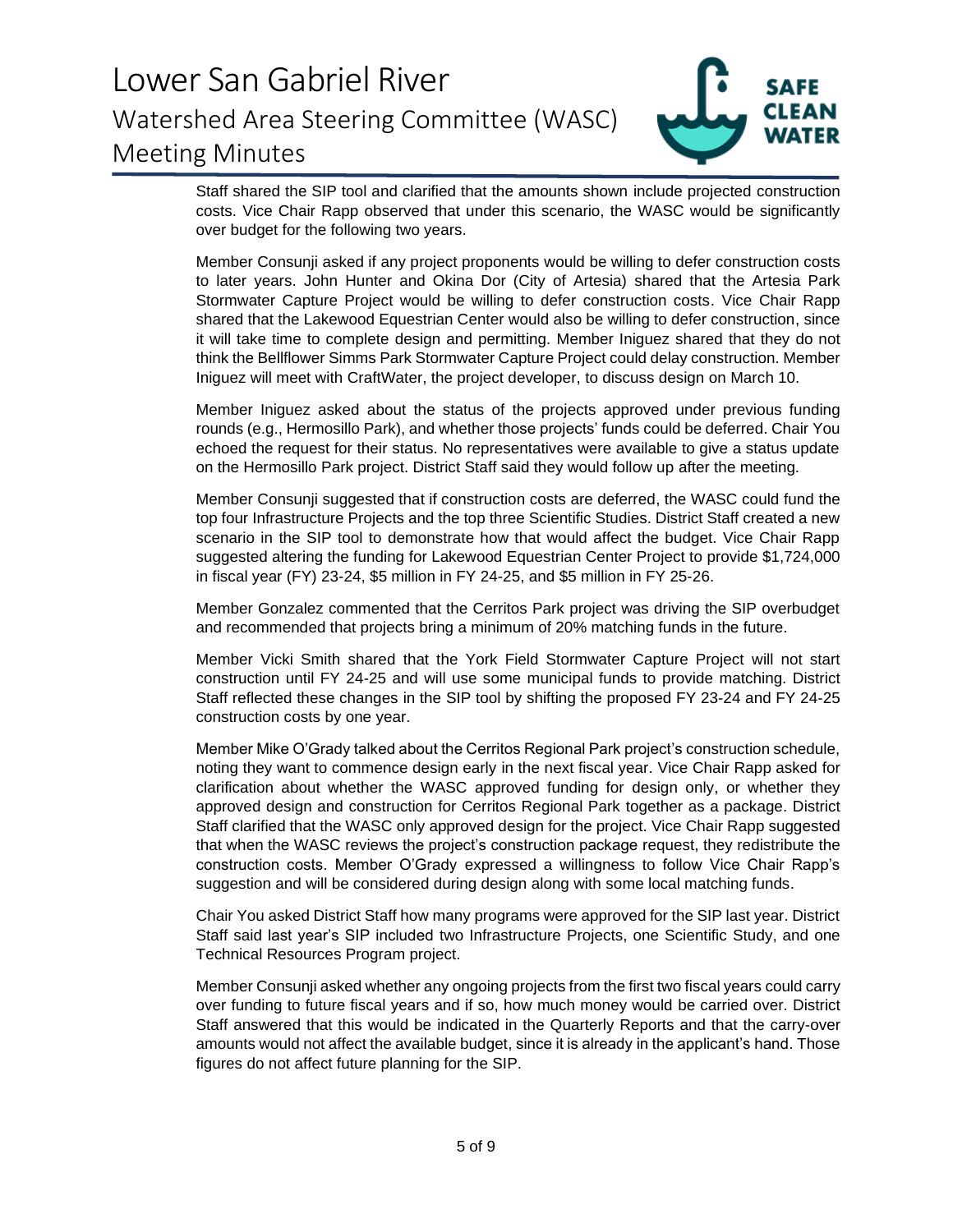

**District Staff illustrated a funding scenario that includes the top four Infrastructure Projects and**  District Staff illustrated a funding scenario that includes the top four Infrastructure Projects and **top three Scientific Studies, and involves pushing the construction funding for the Lakewood**  top three Scientific Studies, and involves pushing the construction funding for the Lakewood<br>Equestrian Center and York Field Stormwater Capture projects back by one year. Under that scenario, the total 5-year budget was 140% allocated, with overages in FY 23-24, 24-25, and<br>25-26. This included the assumed construction costs. District Staff reminded the WASC that **25-26. This included the assumed construction costs. District Staff reminded the WASC that Technical Resources Program projects which were previously funded will eventually come back to the WASC to request Infrastructure Program funding.** 

**Considering the past and new proposed projects, Chair You conveyed that it will be difficult for the WASC to grant full funding. Projects need to start looking into local matching funds.**  Technical Resources Program projects which were previously funded will eventually come<br>back to the WASC to request Infrastructure Program funding.<br>Considering the past and new proposed projects, Chair You conveyed that it

**Member Consunji asked the City of Artesia if they would be willing to defer construction costs for Artesia Park Stormwater Capture Project. Dor replied that the City of Artesia is willing to ask**  for Artesia Park Stormwater Capture Project. Dor replied that the City of Artesia is willing to ask<br>for \$2 million dollars in FY 23-24 and split the difference for the next two fiscal years. Hunter **observed that all the projects being considered by the WASC have merit, and noted that someone would have to defer funding. Vice Chair Rapp shared that SCWP Municipal Return**  observed that all the projects being considered by the WASC have merit, and noted that<br>someone would have to defer funding. Vice Chair Rapp shared that SCWP Municipal Return<br>funds may also be available to support the Lakew proponents for the Lakewood Equestrian Center do not know how much yet. Dor shared that<br>the City of Artesia is in an analogous situation. **the City of Artesia is in an analogous situation.** 

**Chair You asked District Staff to provide a synopsis of the scenario under consideration and clarified that the budget is not inclusive of projects that may apply in future years. District Staff shared that the SIP is still 140% allocated for the next five years. Chair You and Vice Chair Rapp concluded that the WASC cannot fund the top four Infrastructure Projects.**  Rapp concluded that the WASC cannot fund the top four Infrastructure Projects. Chair You asked District Staff to provide a synopsis of the scenario under consideration and<br>clarified that the budget is not inclusive of projects that may apply in future years. District Staff<br>shared that the SIP is stil

**Vice Chair Rapp suggested that the WASC revisit the bacteria study, considering it is large and**  Vice Chair Rapp suggested that the WASC revisit the bacteria study, considering it is large and costly (\$8 million). Vice Chair Rapp asked whether the other WASCs are participating in the<br>study. District Staff shared that the Upper San Gabriel River and South Santa Monica Bay<br>WASCs have funded the study in the past. **study. District Staff shared that the Upper San Gabriel River and South Santa Monica Bay WASCs have funded the study in the past. Tori Klug (Regional Coordination, Stantec) shared that the Santa Clara River WASC also recently approved their SIP for this year and included**  that the Santa Clara River WASC also recently approved their SIP for this year and included **the study, which brings the total of WASCs funding the bacteria study up to four.** 

**Member Consunji suggested the WASC look at the scenario for funding three Infrastructure Projects and two Scientific Studies. Chair You added that not all WASC members have submitted their rankings for the Scientific Studies, though most submitted their rankings of the Infrastructure Projects.**  the study, which brings the total of WASCs funding the bacteria study up to four.<br>Member Consunji suggested the WASC look at the scenario for funding three Infrastructure<br>Projects and two Scientific Studies. Chair You adde

Infrastructure Projects.<br>Member O'Grady stated that if the Gateway Pathfinding Study were included in the SIP for FY 23-24, the SIP would still be under budget for that year. Member O'Grady expressed support<br>for the Pathfinding Study, stating that the WASC would have better guidance on which projects<br>to approve for construction once the **for the Pathfinding Study, stating that the WASC would have better guidance on which projects to approve for construction once the study is complete.** 

**Dor noted that projects need to have completed their design phase in order to be competitive for Measure W dollars and other funding resources. Dor added that the City of Artesia does not wish to be passed over year after year, and noted that they may not have matching funds to contribute for construction if they aren't included in the SIP this year. Dor suggested this may be true for other project proponents as well.**  Dor noted that projects need to have completed their design phase in order to be competitive<br>for Measure W dollars and other funding resources. Dor added that the City of Artesia does not<br>wish to be passed over year after

**Vice Chair Rapp asked if the SIP would be kicked back by the Regional Oversight Committee (ROC) if it included overages. Vice Chair Rapp asked District Staff if SI Ps had been approved with overages in the past. District Staff said they cannot predict what the ROC would do. Chair**  with overages in the past. District Staff said they cannot predict what the ROC would do. Chair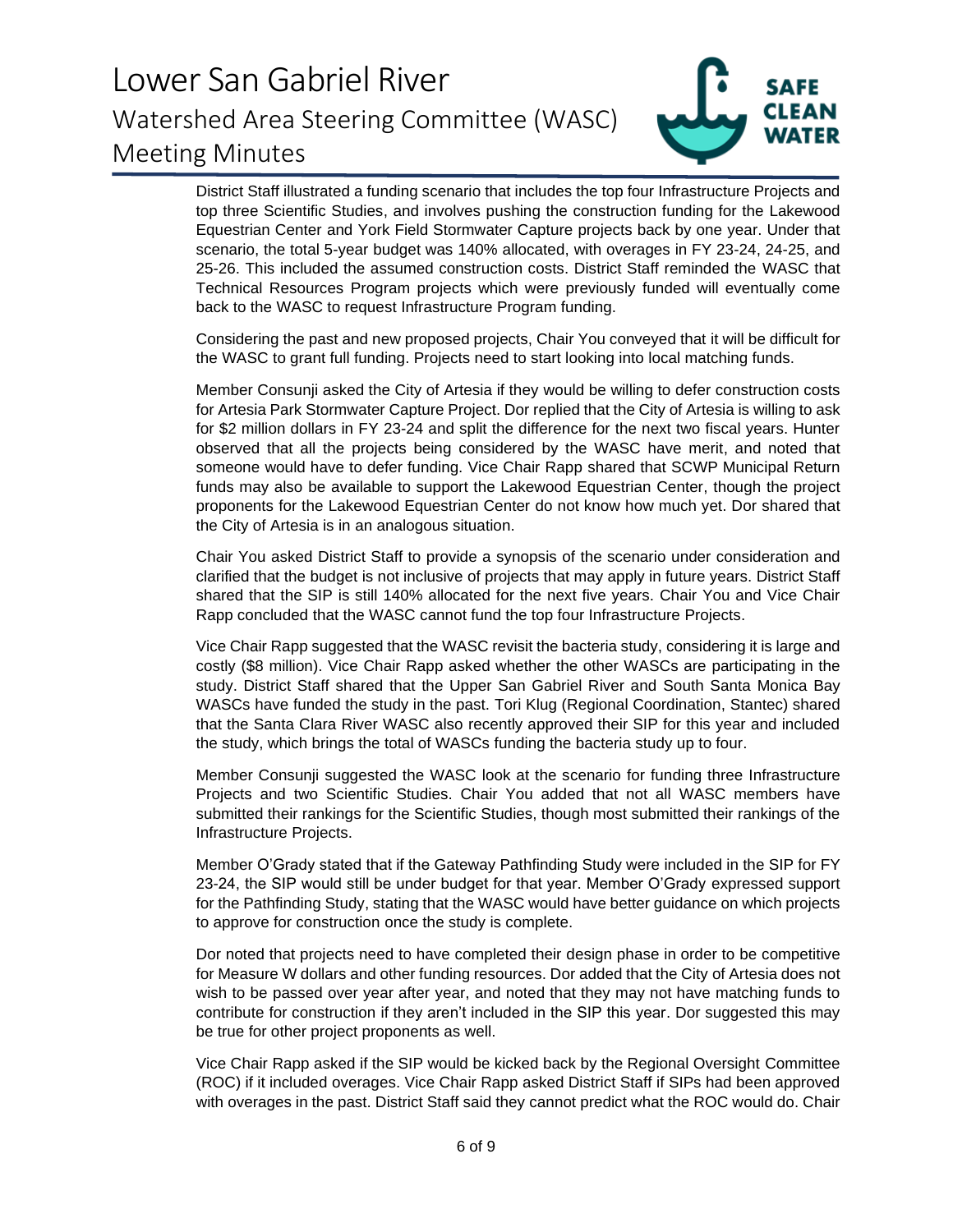

**You asked whether the Santa Clara River SIP included overages in future years. Klug replied that the Santa Clara River SIP was under budget with a total of 62% budget allocation over 5 years.**  You asked whether the Santa Clara River SIP included overages in future years. Klug replied<br>that the Santa Clara River SIP was under budget with a total of 62% budget allocation over 5<br>years.

**Member Gonzalez observed that if each project were to provide 25% matching funds, the**  Member Gonzalez observed that if each project were to provide 25% matching funds, the budget could be met for this scenario. **budget could be met for this scenario.** 

**Watershed Coordinator Kast recognized the difficulty of the situation for the WASC members and shared that the watershed coordinators suggest providing adequate funding for small- and medium-sized projects that were developed based on public engagement and outreach.**  Watershed Coordinator Kast said that some of the SIP scenarios discussed would not leave<br>funding for those projects under future SIPs. Vice Chair Rapp pointed out that the Lakewood **funding for those projects under future SIPs. Vice Chair Rapp pointed out that the Lakewood Equestrian Center Project's community engagement component was done prior to submitting**  Equestrian Center Project's community engagement component was done prior to submitting<br>the request. Vice Chair Rapp emphasized that the public engagement process was extensive and helped develop the project, and this was evident by OurWaterLA's support letter. Vice<br>Chair Rapp expressed that the project is an example of the type of project that the watershed<br>coordinators aim to help develop. **Chair Rapp expressed that the project is an example of the type of project that the watershed coordinators aim to help develop.**  Watershed Coordinator Kast recognized the difficulty of the situation for the WASC members<br>and shared that the watershed coordinators suggest providing adequate funding for small- and<br>medium-sized projects that were de

**Regarding Chair You's previous question on the ROC's stance toward over-allocated SIPs, Klug added that the ROC provided feedback on the Upper San Gabriel River WASC's SIP two years ago noting concerns about over-allocating funding for future years and not leaving room for funding for community-driven projects in the future. Chair You drew the conclusion that the SIP overage in FY 24-25 of 223% would result in it being rejected by the ROC.**  Regarding Chair You's previous question on the ROC's stance toward over-allocated SIPs,<br>Klug added that the ROC provided feedback on the Upper San Gabriel River WASC's SIP two<br>years ago noting concerns about over-allocatin

**Member Consunji suggested scenario if the SIP could only fund two Infrastructure Projects and**  Member Consunji suggested scenario if the SIP could only fund two Infrastructure Projects and<br>two Scientific Studies. There would still be overages in FY 24-25 and the overall budget. Member O'Grady suggested delaying the Cerritos Sports Complex Project construction<br>allocation by two years. Member O'Grady added that although every project is good, the WASC **allocation by two years. Member O'Grady added that although every project is good, the WASC is charged with determining which projects will benefit the watershed most. Member O'Grady**  is charged with determining which projects will benefit the watershed most. Member O'Grady **suggested the WASC should find a way to objectively measure the watershed benefits provided**  suggested the WASC should find a way to objectively measure the watershed benefits provided **by each project and observed that the WASC is just shifting projects around in the SIP tool to make the numbers work rather than prioritizing project benefits.** 

**Vice Chair Rapp expressed full support for the Pathfinding study, noting that it would help answer some of the technical questions about how well the projects will achieve better stormwater quality. Member Consunji added that it is important for the projects to be geographically spread, since all property owners pay the parcel tax.**  by each project and observed that the WASC is just shifting projects around in the SIP tool to<br>make the numbers work rather than prioritizing project benefits.<br>Vice Chair Rapp expressed full support for the Pathfinding stu

**Member Gonzalez asked if the York Field Storm Water Capture project had any features they would be willing to remove for the approval of the SIP since it has a much larger budget compared to the other proposed projects. Member O'Grady stated that from their notes the York Field Project captured water from 2400 acres of watershed compared to the 758 acres from the Bellflower Simms Project and 290 from the Lakewood Equestrian Center. Member O'Grady reasoned that this was more than double the drainage area of the combined drainage**  O'Grady reasoned that this was more than double the drainage area of the combined drainage<br>areas of the other two projects and this justified the elevated budget of the project. Oliver **Galang (CraftWater) supported this comment and stated that during the design phase, they could optimize design as well as pursue other sources of grant funding.**  Member Gonzalez asked if the York Field Storm Water Capture project had any features they<br>would be willing to remove for the approval of the SIP since it has a much larger budget<br>compared to the other proposed projects. Me

**Vice Chair Rapp asked if the WASC would be voting on this today. Chair You expressed doubt that the WASC would be able to vote on this, otherwise the SIP would be sent back by the ROC with the overages. Chair You also added that the Committee members should submit**  Galang (CraftWater) supported this comment and stated that during the design phase, they<br>could optimize design as well as pursue other sources of grant funding.<br>Vice Chair Rapp asked if the WASC would be voting on this tod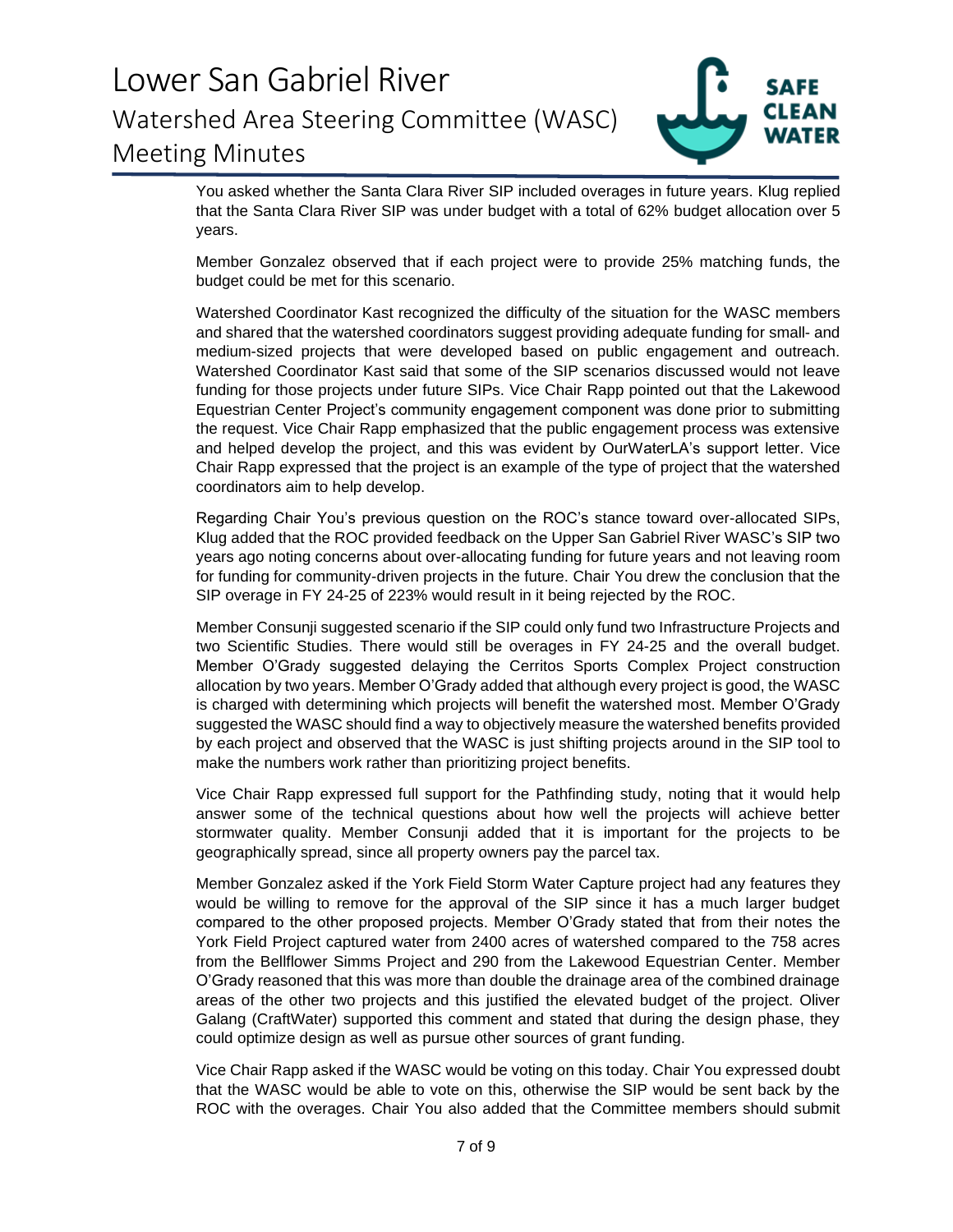

their rankings for the Scientific Studies, since the top 3 studies are close in the rankings. Chair their rankings for the Scientific Studies, since the top 3 studies are close in the rankings. Chair<br>You also asked that all project proponents take a close look at their numbers for project funding.

Vice Chair Rapp added that the Lakewood Equestrian Center project would have an internal discussion about acquiring a local match for construction. Vice Chair Rapp added that the Lakewood Equestrian Center project would have an internal<br>discussion about acquiring a local match for construction.<br>Member Alex Rojas also suggested that the WASC should explain the situatio

proponents so that they may produce some number of dollars to match the funding provided proponents so that they may produce some number of dollars to match the funding provided<br>by the SIP. Vice Chair Rapp also said that this would be beneficial since projects with an unchanged total budget would not have to be sent back to the Scoring Committee. unchanged total budget would not have to be sent back to the Scoring Committee.

Dor stated that from the City of Artesia's perspective, the situation to acquire other sources of Dor stated that from the City of Artesia's perspective, the situation to acquire other sources of<br>funding is often difficult since many funding opportunities would like the project's design phase to be completed. Vice Chair Rapp said that they understand the frustration since Measure W to be completed. Vice Chair Rapp said that they understand the frustration since Measure W<br>does not allow small cities to build up much of a fund. Member Consunji mentioned that City of Downey committed \$2 million to start the design phase of their project to be more competitive when pursuing construction funds. when pursuing construction funds.

Chair You requested that the District Staff provide an update on the Hermosillo project as well Chair You requested that the District Staff provide an update on the Hermosillo project as well as the other projects approved in prior funding years. District Staff agreed to this request. Chair<br>You also asked that Committee Members submit their rankings for the Scientific Studies and<br>Infrastructure Projects.<br>Member You also asked that Committee Members submit their rankings for the Scientific Studies and Infrastructure Projects.

Member Gabrielle Weeks asked if it was possible to change rankings based on the discussion. Chair You answered that it was possible since they have not yet been finalized.

District Staff stated that all scenarios proposed during the discussion had been saved and are District Staff stated that all scenarios proposed during the discussion had been saved and are accessible in the SIP tool. accessible in the SIP tool.

#### **8. Public Comment Period 8. Public Comment Period**

There were no public comments. There were no public comments.

### **9. Voting Items 9. Voting Items**

The voting item to approve the final Fiscal Year 2022-2023 Stormwater Investment Plan funding The voting item to approve the final Fiscal Year 2022-2023 Stormwater Investment Plan funding<br>recommendation for the LSGR Watershed Area and approve submission to the Regional Oversight Committee for review was postponed to the next meeting. Committee for review was postponed to the next meeting.

#### **10. Items for Next Agenda 10. Items for Next Agenda**

The next meeting of the LSGR WASC is Tuesday April 12, 2022. See the SCWP website for meeting<br>details, including timing and length.<br>Topics for the next agenda include: details, including timing and length.

Topics for the next agenda include:

- a. Lower San Gabriel River Project Prioritization and Selection Discussion for populating the Fiscal Year 2022-2023 Stormwater Investment Plan Year 2022-2023 Stormwater Investment Plan
- b. Voting item to approve the final Fiscal Year 2022-2023 Stormwater Investment Plan funding b. Voting item to approve the final Fiscal Year 2022-2023 Stormwater Investment Plan funding recommendations for the LSGR Watershed Area and approve submission to the Regional recommendations for the LSGR Watershed Area and approve submission to the Regional Oversight Committee. Oversight Committee.

### **11. Adjournment 11. Adjournment**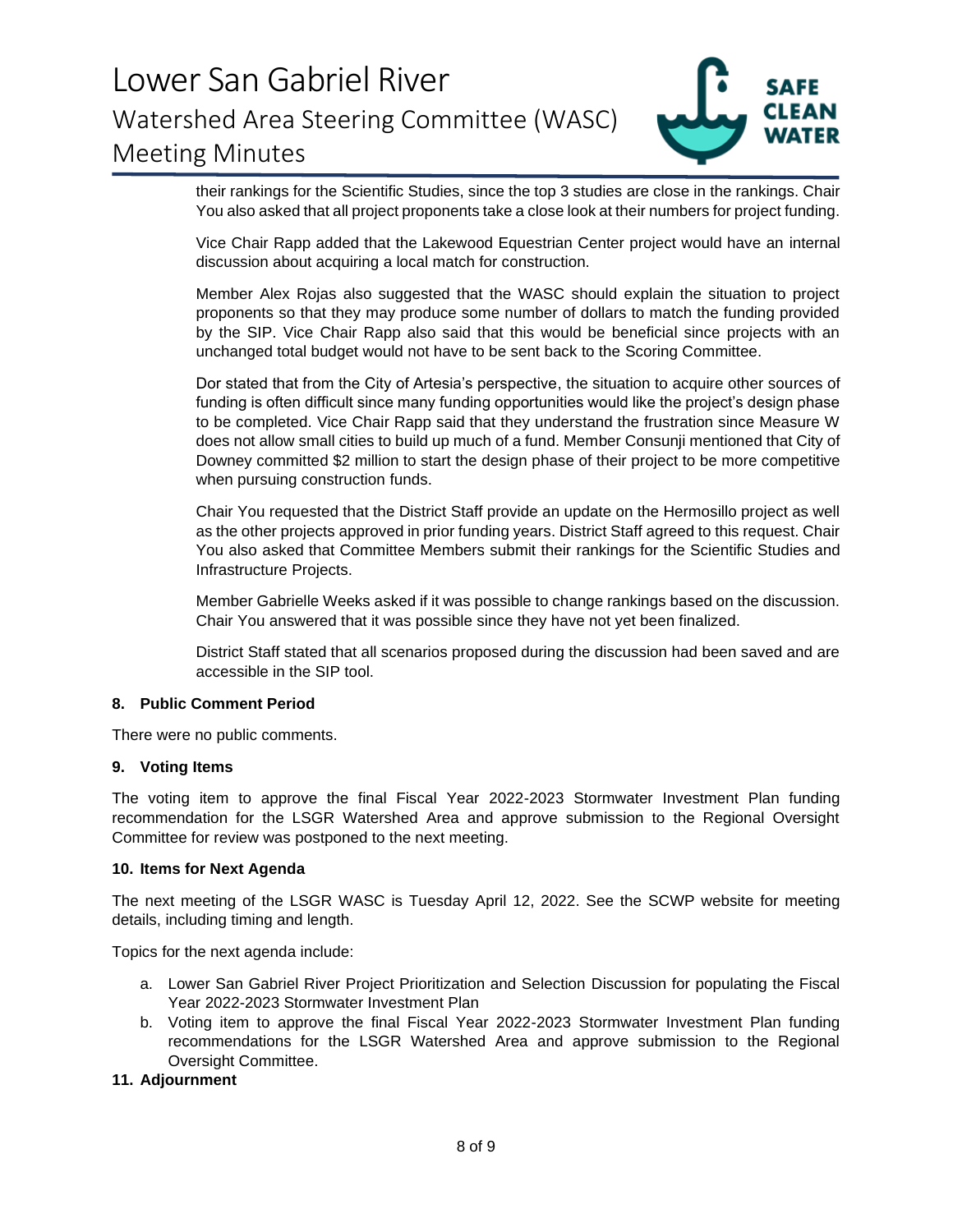

**Chair You thanked WASC members and the public for their attendance and participation and adjourned the**  Chair You thanked WASC members and the public for their attendance and participation and adjourned the meeting.**meeting.**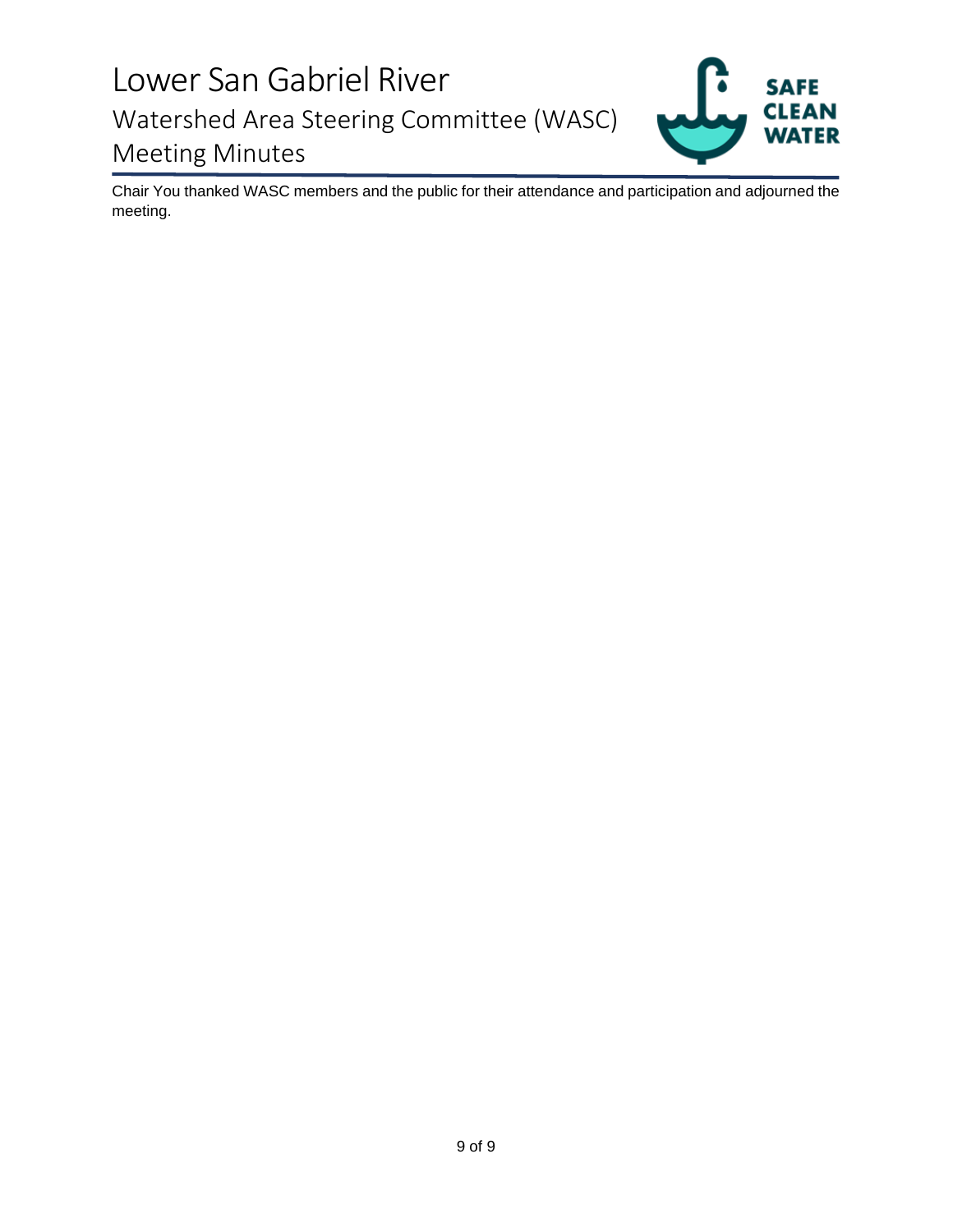| LSGR WASC - March 8, 2022           |                                                       |                        |                           |                   |                     |                                            |  |
|-------------------------------------|-------------------------------------------------------|------------------------|---------------------------|-------------------|---------------------|--------------------------------------------|--|
|                                     |                                                       | <b>Quorum Present</b>  |                           |                   | <b>Voting Items</b> |                                            |  |
| <b>Member Type</b>                  | <b>Position</b>                                       | <b>Member</b>          | Voting/<br>Present?       | <b>Alternate</b>  | Voting/<br>Present? | Approve 2-8-2022<br><b>Meeting Minutes</b> |  |
| Agency                              | <b>FCD</b>                                            | Julian Juarez          | X                         | Ramy Gindi        |                     | $\mathsf{v}$                               |  |
| Agency                              | <b>Central Basin</b>                                  | Alex Rojas             | $\boldsymbol{\mathsf{x}}$ |                   |                     | $\mathsf{v}$                               |  |
| Agency                              | Water Replenishment District                          | <b>Rob Beste</b>       |                           | Aimee Zhao        | X                   | $\mathsf{v}$                               |  |
| Agency                              | <b>Sanitation Districts</b>                           | Kristen Ruffell        |                           | Quynh Tran        | X                   | $\mathsf{v}$                               |  |
| Agency                              | City of Long Beach Parks and Recreation Stephen Scott |                        |                           | Nancy Villaseñor  | x                   | $\mathsf{v}$                               |  |
| <b>Community Stakeholder</b>        | Conservation Corps of Long Beach                      | Dan Knapp              |                           | Irene Lopez-Muro  |                     |                                            |  |
| <b>Community Stakeholder</b>        | Resident                                              | <b>Adam Galia</b>      |                           |                   |                     |                                            |  |
| <b>Community Stakeholder</b>        | <b>Rivers Mountains Conservancy</b>                   | <b>Mark Stanley</b>    |                           | Joseph Gonzalez   | x                   | $\mathsf{v}$                               |  |
|                                     | Long Beach Coalition for a Safe                       |                        |                           |                   |                     |                                            |  |
| <b>Community Stakeholder</b>        | Environment                                           | <b>Gabrielle Weeks</b> | $\boldsymbol{\mathsf{x}}$ |                   |                     | v                                          |  |
| <b>Community Stakeholder</b>        |                                                       |                        |                           |                   |                     |                                            |  |
| <b>Municipal Members</b>            | Cerritos                                              | Mike O'Grady           | X                         |                   |                     | $\mathsf{v}$                               |  |
| <b>Municipal Members</b>            | Downey                                                | Delfino Consunji       | X                         | Dan Mueller       |                     | $\mathsf{v}$                               |  |
| <b>Municipal Members</b>            | Lakewood                                              | Lisa Ann Rapp          |                           | Konya Vivanti     | x                   | a                                          |  |
| <b>Municipal Members</b>            | Long Beach                                            | Melissa You            | $\pmb{\chi}$              | Wataru Kumagai    |                     | $\mathsf{v}$                               |  |
| <b>Municipal Members</b>            | Bellflower                                            | Bernie Iniguez         | $\pmb{\chi}$              | Glen Kau          |                     | $\mathsf{v}$                               |  |
| <b>Municipal Members</b>            | La Mirada                                             | <b>Marlin Munoz</b>    | X                         |                   |                     | $\mathsf{v}$                               |  |
| <b>Municipal Members</b>            | Whittier                                              | Vicki Smith            | $\pmb{\chi}$              | Kyle Cason        |                     |                                            |  |
| <b>Watershed Coordinator</b>        |                                                       |                        |                           |                   |                     |                                            |  |
| <b>Non-Voting Member</b>            | <b>OhanaVets</b>                                      | Kekoa Anderson         | x                         | <b>Grace Kast</b> | x                   | <b>NA</b>                                  |  |
| <b>Total Non-Vacant Seats</b>       |                                                       | 16                     |                           |                   | Yes (Y)             | 12                                         |  |
| <b>Total Voting Members Present</b> |                                                       | 14                     |                           |                   | No(N)               | $\overline{0}$                             |  |
| Agency                              |                                                       | 5 <sup>5</sup>         |                           |                   | Abstain (A)         | $\blacktriangleleft$                       |  |
| <b>Community Stakeholder</b>        |                                                       | 2 <sup>1</sup>         |                           |                   | Total               | 13                                         |  |
| <b>Municipal Members</b>            |                                                       | $\overline{7}$         |                           |                   |                     | Approved                                   |  |